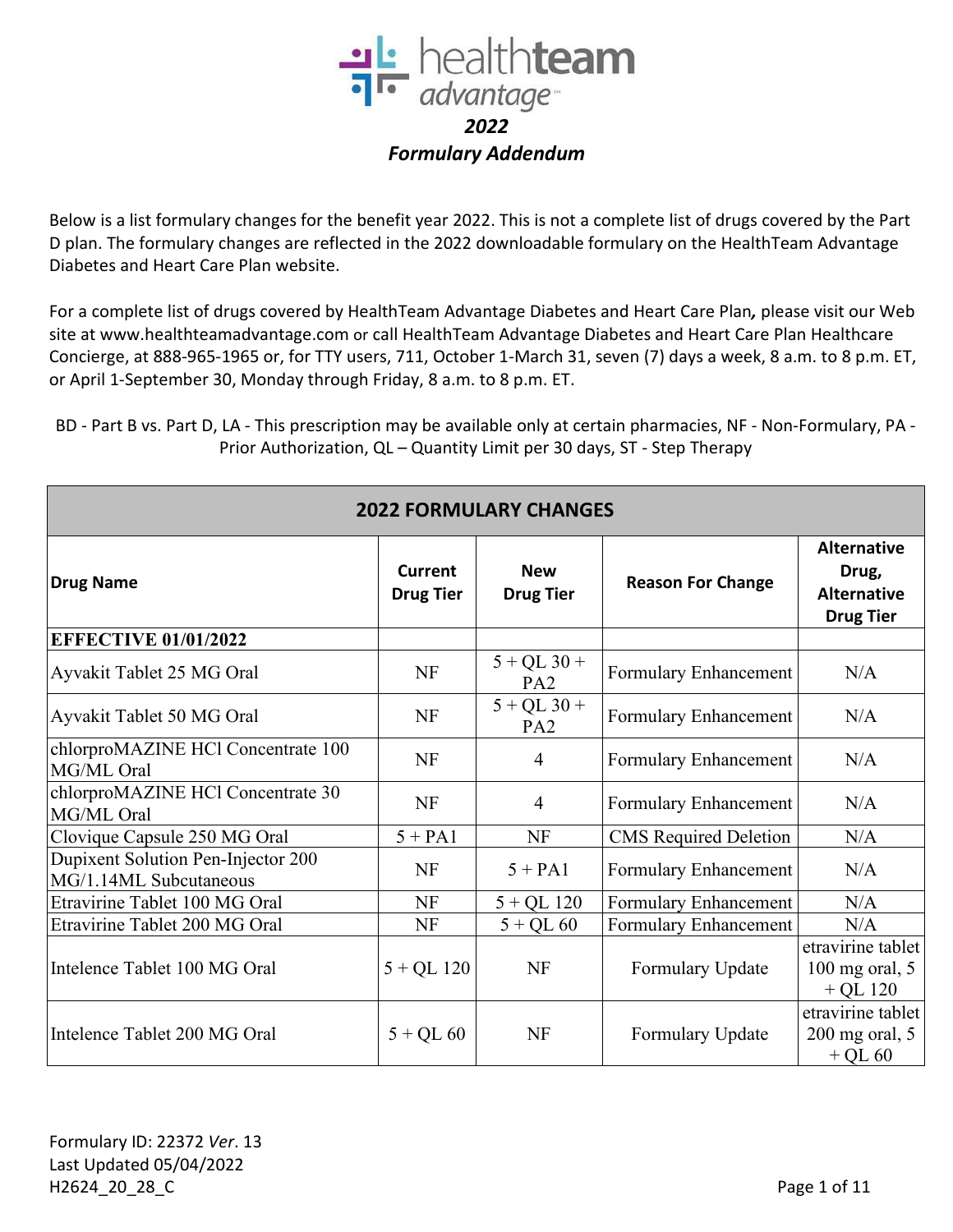

| <b>2022 FORMULARY CHANGES</b>                                     |                                    |                                   |                          |                                                                        |  |
|-------------------------------------------------------------------|------------------------------------|-----------------------------------|--------------------------|------------------------------------------------------------------------|--|
| <b>Drug Name</b>                                                  | <b>Current</b><br><b>Drug Tier</b> | <b>New</b><br><b>Drug Tier</b>    | <b>Reason For Change</b> | <b>Alternative</b><br>Drug,<br><b>Alternative</b><br><b>Drug Tier</b>  |  |
| Kaletra Tablet 100-25 MG Oral                                     | $3 + QL$ 300                       | <b>NF</b>                         | Formulary Update         | lopinavir-<br>ritonavir tablet<br>$100-25$ mg<br>oral, $3 + QL$<br>300 |  |
| Kaletra Tablet 200-50 MG Oral                                     | $3 + QL$ 120                       | <b>NF</b>                         | Formulary Update         | lopinavir-<br>ritonavir tablet<br>200-50 mg<br>oral, $3 + QL$<br>120   |  |
| Kloxxado Liquid 8 MG/0.1ML Nasal                                  | NF                                 | $\overline{4}$                    | Formulary Enhancement    | N/A                                                                    |  |
| Lopinavir-Ritonavir Tablet 100-25 MG<br>Oral                      | <b>NF</b>                          | $3 + QL$ 300                      | Formulary Enhancement    | N/A                                                                    |  |
| Lopinavir-Ritonavir Tablet 200-50 MG<br>Oral                      | <b>NF</b>                          | $3 + QL$ 120                      | Formulary Enhancement    | N/A                                                                    |  |
| Lumakras Tablet 120 MG Oral                                       | <b>NF</b>                          | $5 + QL$ 240 +<br>PA <sub>2</sub> | Formulary Enhancement    | N/A                                                                    |  |
| Potassium Chloride Crys ER Tablet<br>Extended Release 15 MEQ Oral | <b>NF</b>                          | 1                                 | Formulary Enhancement    | N/A                                                                    |  |
| Rezurock Tablet 200 MG Oral                                       | <b>NF</b>                          | $5 + PA1 + LA$                    | Formulary Enhancement    | N/A                                                                    |  |
| SUNItinib Malate Capsule 12.5 MG Oral                             | <b>NF</b>                          | $5 + PA2$                         | Formulary Enhancement    | N/A                                                                    |  |
| SUNItinib Malate Capsule 25 MG Oral                               | <b>NF</b>                          | $5 + PA2$                         | Formulary Enhancement    | N/A                                                                    |  |
| SUNItinib Malate Capsule 37.5 MG Oral                             | <b>NF</b>                          | $5 + PA2$                         | Formulary Enhancement    | N/A                                                                    |  |
| SUNItinib Malate Capsule 50 MG Oral                               | <b>NF</b>                          | $5 + PA2$                         | Formulary Enhancement    | N/A                                                                    |  |
| Sutent Capsule 12.5 MG Oral                                       | $5 + PA2$                          | <b>NF</b>                         | Formulary Update         | sunitinib<br>malate capsule<br>12.5 mg oral, $5$<br>$+ PA2$            |  |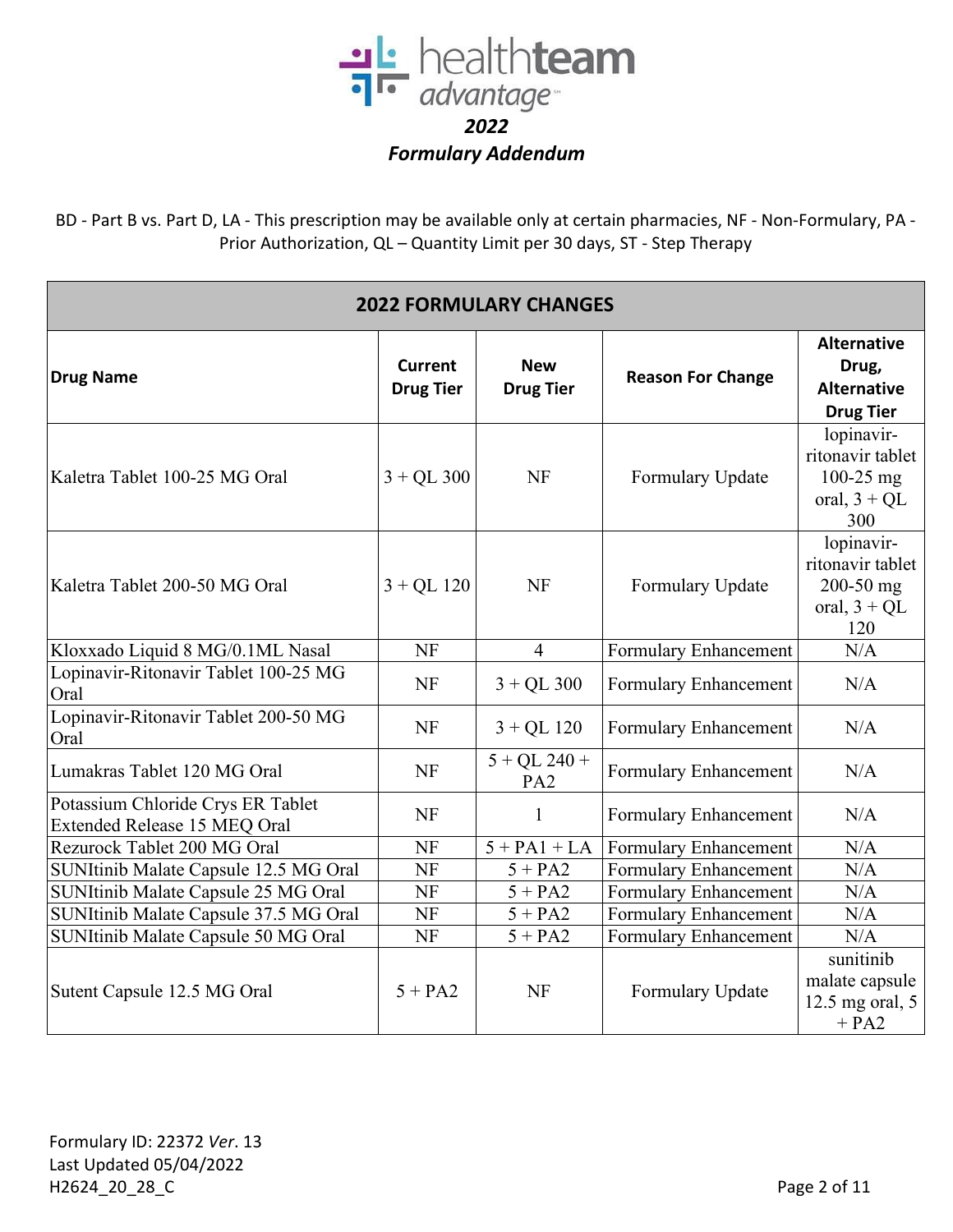

BD - Part B vs. Part D, LA - This prescription may be available only at certain pharmacies, NF - Non-Formulary, PA - Prior Authorization, QL – Quantity Limit per 30 days, ST - Step Therapy

| <b>2022 FORMULARY CHANGES</b>                                      |                                    |                                |                              |                                                                       |
|--------------------------------------------------------------------|------------------------------------|--------------------------------|------------------------------|-----------------------------------------------------------------------|
| <b>Drug Name</b>                                                   | <b>Current</b><br><b>Drug Tier</b> | <b>New</b><br><b>Drug Tier</b> | <b>Reason For Change</b>     | <b>Alternative</b><br>Drug,<br><b>Alternative</b><br><b>Drug Tier</b> |
| Sutent Capsule 25 MG Oral                                          | $5 + PA2$                          | <b>NF</b>                      | Formulary Update             | sunitinib<br>malate capsule<br>25 mg oral, $5 +$<br>PA <sub>2</sub>   |
| Sutent Capsule 37.5 MG Oral                                        | $5 + PA2$                          | <b>NF</b>                      | Formulary Update             | sunitinib<br>malate capsule<br>37.5 mg oral, 5<br>$+ PA2$             |
| Sutent Capsule 50 MG Oral                                          | $5 + PA2$                          | <b>NF</b>                      | Formulary Update             | sunitinib<br>malate capsule<br>50 mg oral, $5 +$<br>PA <sub>2</sub>   |
| Theophylline ER Tablet Extended Release<br>12 Hour 450 MG Oral     | <b>NF</b>                          | $\overline{2}$                 | Formulary Enhancement        | N/A                                                                   |
| Trikafta Tablet Therapy Pack 50-25-37.5<br>& 75 MG Oral            | <b>NF</b>                          | $5 + PA1$                      | Formulary Enhancement        | N/A                                                                   |
| TriLyte Solution Reconstituted 420 GM<br>Oral                      | $\mathbf{1}$                       | <b>NF</b>                      | <b>CMS</b> Required Deletion | N/A                                                                   |
| Xcopri (250 MG Daily Dose) Tablet<br>Therapy Pack 50 & 200 MG Oral | 4                                  | <b>NF</b>                      | <b>CMS</b> Required Deletion | N/A                                                                   |
| Xofluza (40 MG Dose) Tablet Therapy<br>Pack 1 x 40 MG Oral         | <b>NF</b>                          | $\overline{3}$                 | Formulary Enhancement        | N/A                                                                   |
| Xofluza (40 MG Dose) Tablet Therapy<br>Pack 2 x 20 MG Oral         | 3                                  | <b>NF</b>                      | <b>CMS</b> Required Deletion | N/A                                                                   |
| Xofluza (80 MG Dose) Tablet Therapy<br>Pack 2 x 40 MG Oral         | 3                                  | <b>NF</b>                      | <b>CMS</b> Required Deletion | N/A                                                                   |
| <b>EFFECTIVE 01/01/2022 - ADDITIONS</b>                            |                                    |                                |                              |                                                                       |
| Dextroamphetamine Sulfate Tablet 15 MG<br>Oral                     | NF                                 | $4 + QL$ 120                   | Formulary Enhancement        | N/A                                                                   |
| Dextroamphetamine Sulfate Tablet 20 MG<br>Oral                     | NF                                 | $4 + QL$ 90                    | Formulary Enhancement        | N/A                                                                   |

Formulary ID: 22372 *Ver*. 13 Last Updated 05/04/2022 H2624\_20\_28\_C Page 3 of 11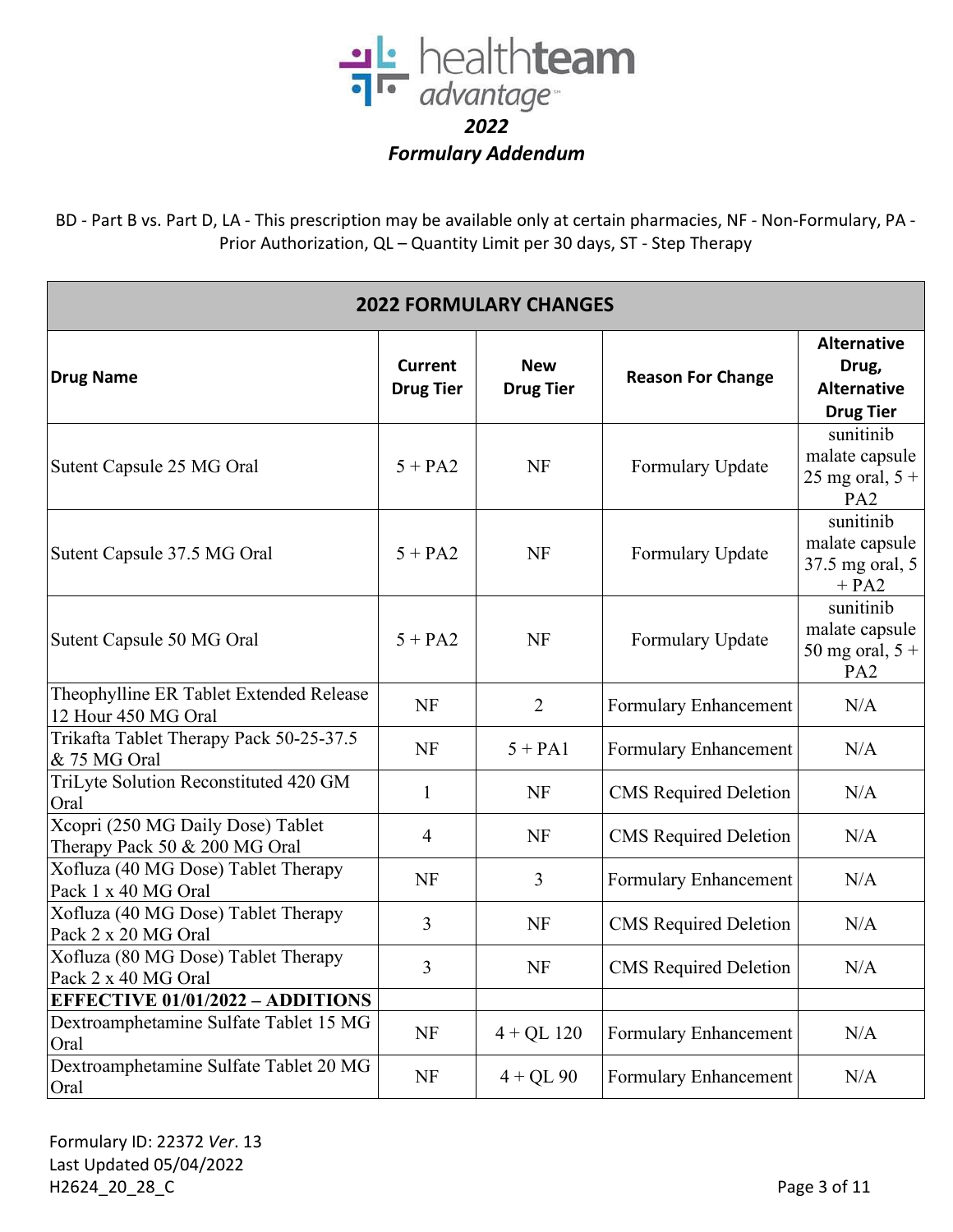

| <b>2022 FORMULARY CHANGES</b>                                          |                                    |                                |                              |                                                                       |
|------------------------------------------------------------------------|------------------------------------|--------------------------------|------------------------------|-----------------------------------------------------------------------|
| <b>Drug Name</b>                                                       | <b>Current</b><br><b>Drug Tier</b> | <b>New</b><br><b>Drug Tier</b> | <b>Reason For Change</b>     | <b>Alternative</b><br>Drug,<br><b>Alternative</b><br><b>Drug Tier</b> |
| Dextroamphetamine Sulfate Tablet 30 MG<br>Oral                         | <b>NF</b>                          | $4 + QL 60$                    | Formulary Enhancement        | N/A                                                                   |
| Difluprednate Emulsion 0.05 %<br>Ophthalmic                            | <b>NF</b>                          | $\overline{3}$                 | Formulary Enhancement        | N/A                                                                   |
| Nebivolol HCl Tablet 10 MG Oral                                        | <b>NF</b>                          | 6                              | Formulary Enhancement        | N/A                                                                   |
| Nebivolol HCl Tablet 2.5 MG Oral                                       | NF                                 | 6                              | Formulary Enhancement        | N/A                                                                   |
| Nebivolol HCl Tablet 20 MG Oral                                        | <b>NF</b>                          | 6                              | Formulary Enhancement        | N/A                                                                   |
| Nebivolol HCl Tablet 5 MG Oral                                         | NF                                 | 6                              | Formulary Enhancement        | N/A                                                                   |
| Panretin Gel 0.1 % External                                            | <b>NF</b>                          | $5 + PA2$                      | Formulary Enhancement        | N/A                                                                   |
| Truseltiq (100MG Daily Dose) Capsule<br>Therapy Pack 100 MG Oral       | NF                                 | $5 + PA2$                      | Formulary Enhancement        | N/A                                                                   |
| Truseltiq (125MG Daily Dose) Capsule<br>Therapy Pack 100 & 25 MG Oral  | <b>NF</b>                          | $5 + PA2$                      | Formulary Enhancement        | N/A                                                                   |
| Truseltiq (50MG Daily Dose) Capsule<br>Therapy Pack 25 MG Oral         | <b>NF</b>                          | $5 + PA2$                      | Formulary Enhancement        | N/A                                                                   |
| Truseltiq (75MG Daily Dose) Capsule<br>Therapy Pack 25 MG Oral         | <b>NF</b>                          | $5 + PA2$                      | Formulary Enhancement        | N/A                                                                   |
| Varenicline Tartrate Tablet 0.5 MG Oral                                | NF                                 | 3                              | Formulary Enhancement        | N/A                                                                   |
| Varenicline Tartrate Tablet 1 MG Oral                                  | NF                                 | $\overline{3}$                 | <b>Formulary Enhancement</b> | N/A                                                                   |
| Welireg Tablet 40 MG Oral                                              | NF                                 | $5 + PA2$                      | Formulary Enhancement        | N/A                                                                   |
| Xofluza (80 MG Dose) Tablet Therapy<br>Pack 1 x 80 MG Oral             | <b>NF</b>                          | 3                              | Formulary Enhancement        | N/A                                                                   |
| <b>EFFECTIVE 02/01/2022</b>                                            |                                    |                                |                              |                                                                       |
| azaTHIOprine Tablet 100 MG Oral                                        | <b>NF</b>                          | $3 + BD$                       | Formulary Enhancement        | N/A                                                                   |
| azaTHIOprine Tablet 75 MG Oral                                         | NF                                 | $3 + BD$                       | Formulary Enhancement        | N/A                                                                   |
| <b>Cosentyx Solution Prefilled Syringe 75</b><br>MG/0.5ML Subcutaneous | <b>NF</b>                          | $5 + PA1$                      | Formulary Enhancement        | N/A                                                                   |
| Cyclafem 1/35 Tablet 1-35 MG-MCG Oral                                  | $\overline{2}$                     | NF                             | <b>CMS</b> Required Deletion | N/A                                                                   |
| Cyclafem 7/7/7 Tablet 0.5/0.75/1-35 MG-<br>MCG Oral                    | $\overline{2}$                     | NF                             | <b>CMS</b> Required Deletion | N/A                                                                   |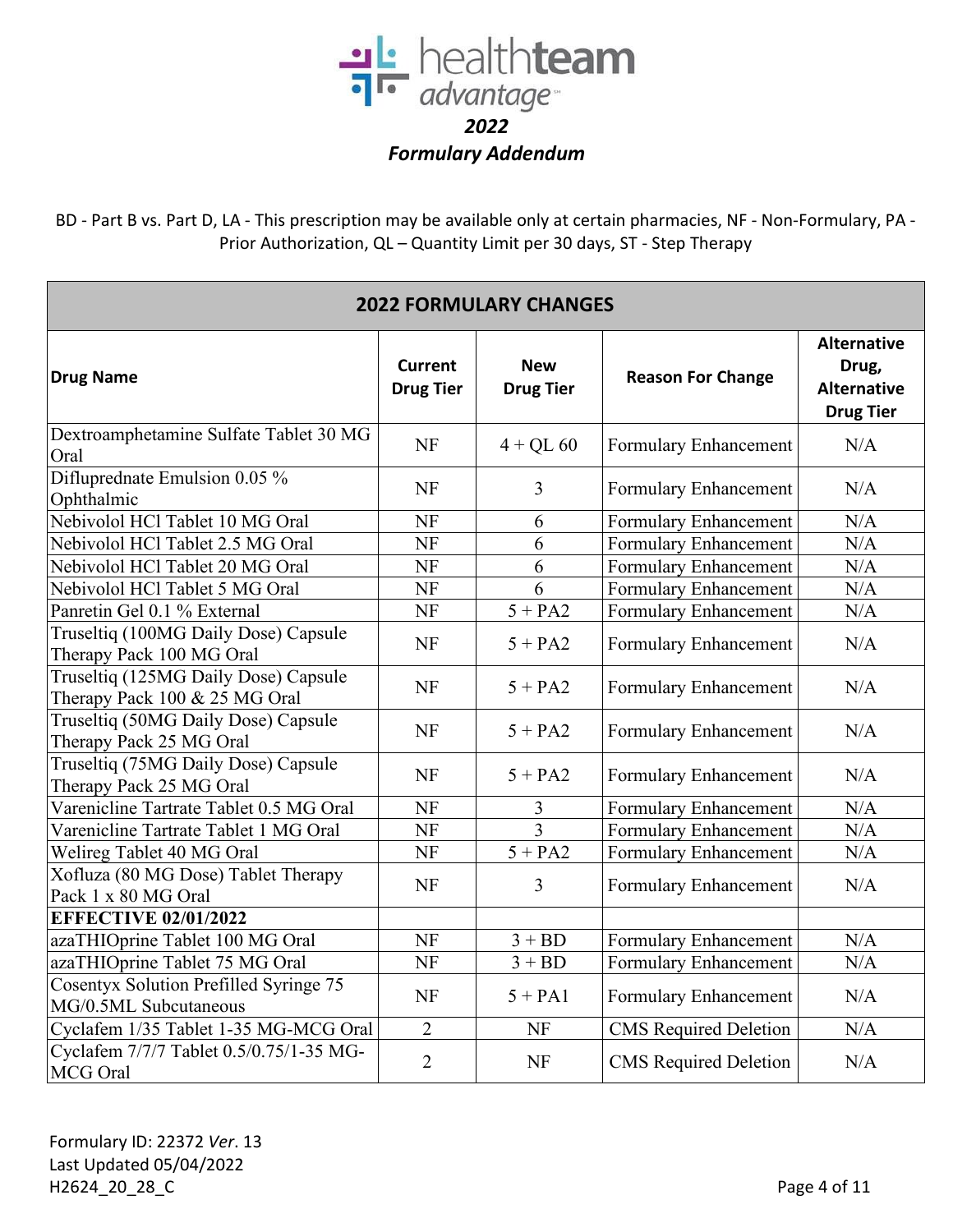

BD - Part B vs. Part D, LA - This prescription may be available only at certain pharmacies, NF - Non-Formulary, PA - Prior Authorization, QL – Quantity Limit per 30 days, ST - Step Therapy

| <b>2022 FORMULARY CHANGES</b>                                              |                                    |                                  |                              |                                                                       |  |
|----------------------------------------------------------------------------|------------------------------------|----------------------------------|------------------------------|-----------------------------------------------------------------------|--|
| <b>Drug Name</b>                                                           | <b>Current</b><br><b>Drug Tier</b> | <b>New</b><br><b>Drug Tier</b>   | <b>Reason For Change</b>     | <b>Alternative</b><br>Drug,<br><b>Alternative</b><br><b>Drug Tier</b> |  |
| Everolimus Tablet 10 MG Oral                                               | <b>NF</b>                          | $5 + QL$ 30 +<br>PA <sub>2</sub> | Formulary Enhancement        | N/A                                                                   |  |
| Everolimus Tablet Soluble 2 MG Oral                                        | NF                                 | $5 + QL$ 30 +<br>PA <sub>2</sub> | Formulary Enhancement        | N/A                                                                   |  |
| Everolimus Tablet Soluble 3 MG Oral                                        | <b>NF</b>                          | $5 + QL$ 30 +<br>PA <sub>2</sub> | Formulary Enhancement        | N/A                                                                   |  |
| Everolimus Tablet Soluble 5 MG Oral                                        | <b>NF</b>                          | $5 + QL 60 +$<br>PA <sub>2</sub> | Formulary Enhancement        | N/A                                                                   |  |
| Invega Hafyera Suspension Prefilled<br>Syringe 1092 MG/3.5ML Intramuscular | <b>NF</b>                          | 5                                | Formulary Enhancement        | N/A                                                                   |  |
| Invega Hafyera Suspension Prefilled<br>Syringe 1560 MG/5ML Intramuscular   | NF                                 | 5                                | Formulary Enhancement        | N/A                                                                   |  |
| Lybalvi Tablet 10-10 MG Oral                                               | NF                                 | 5                                | Formulary Enhancement        | N/A                                                                   |  |
| Lybalvi Tablet 15-10 MG Oral                                               | NF                                 | 5                                | Formulary Enhancement        | N/A                                                                   |  |
| Lybalvi Tablet 20-10 MG Oral                                               | <b>NF</b>                          | 5                                | Formulary Enhancement        | N/A                                                                   |  |
| Lybalvi Tablet 5-10 MG Oral                                                | NF                                 | 5                                | Formulary Enhancement        | N/A                                                                   |  |
| PARoxetine HCl Suspension 10 MG/5ML<br>Oral                                | <b>NF</b>                          | $\overline{4}$                   | Formulary Enhancement        | N/A                                                                   |  |
| Pentacel Suspension Reconstituted<br>Intramuscular                         | <b>NF</b>                          | 6                                | Formulary Enhancement        | N/A                                                                   |  |
| Proparacaine HCl Solution 0.5 %<br>Ophthalmic                              | $\overline{2}$                     | <b>NF</b>                        | <b>CMS</b> Required Deletion | N/A                                                                   |  |
| Repatha Pushtronex System Solution<br>Cartridge 420 MG/3.5ML Subcutaneous  | $4 + PA1$                          | $3 + PA1$                        | Formulary Enhancement        | N/A                                                                   |  |
| Repatha Solution Prefilled Syringe 140<br>MG/ML Subcutaneous               | $4 + PA1$                          | $3 + PA1$                        | Formulary Enhancement        | N/A                                                                   |  |
| Repatha SureClick Solution Auto-Injector<br>140 MG/ML Subcutaneous         | $4 + PA1$                          | $3 + PA1$                        | Formulary Enhancement        | N/A                                                                   |  |
| Sertraline HCl Capsule 150 MG Oral                                         | <b>NF</b>                          | $\overline{2}$                   | Formulary Enhancement        | N/A                                                                   |  |
| Sertraline HCl Capsule 200 MG Oral                                         | <b>NF</b>                          | $\overline{2}$                   | Formulary Enhancement        | N/A                                                                   |  |
| Tavneos Capsule 10 MG Oral                                                 | <b>NF</b>                          | $5 + PA1$                        | Formulary Enhancement        | N/A                                                                   |  |

Formulary ID: 22372 *Ver*. 13 Last Updated 05/04/2022 H2624\_20\_28\_C Page 5 of 11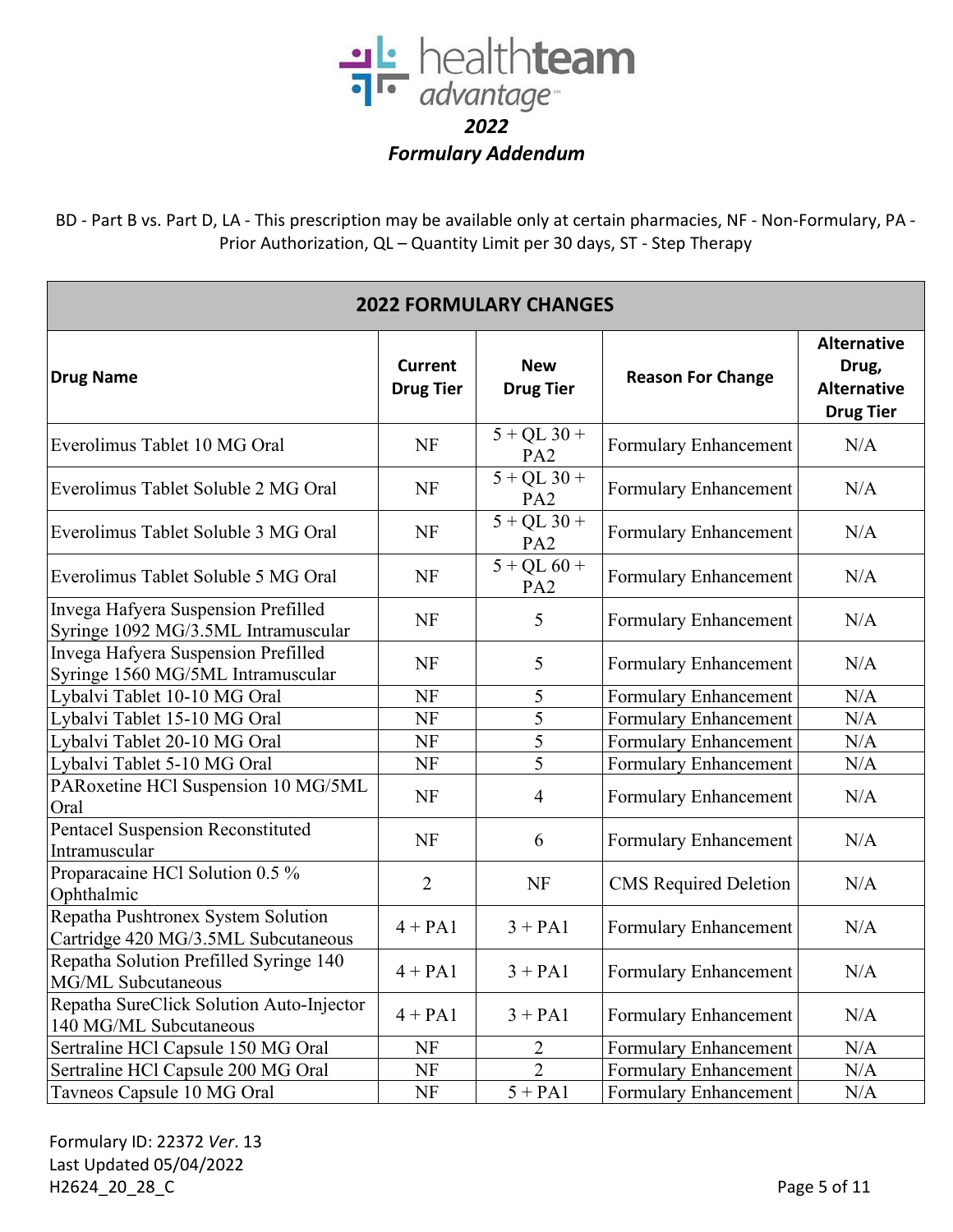

| <b>2022 FORMULARY CHANGES</b>                                     |                                    |                                |                              |                                                                       |
|-------------------------------------------------------------------|------------------------------------|--------------------------------|------------------------------|-----------------------------------------------------------------------|
| <b>Drug Name</b>                                                  | <b>Current</b><br><b>Drug Tier</b> | <b>New</b><br><b>Drug Tier</b> | <b>Reason For Change</b>     | <b>Alternative</b><br>Drug,<br><b>Alternative</b><br><b>Drug Tier</b> |
| Xpovio (100 MG Once Weekly) Tablet<br>Therapy Pack 20 MG Oral     | $5 + PA2$                          | <b>NF</b>                      | <b>CMS</b> Required Deletion | N/A                                                                   |
| Xpovio (40 MG Once Weekly) Tablet<br>Therapy Pack 20 MG Oral      | $5 + PA2$                          | <b>NF</b>                      | <b>CMS</b> Required Deletion | N/A                                                                   |
| Xpovio (40 MG Twice Weekly) Tablet<br>Therapy Pack 20 MG Oral     | $5 + PA2$                          | <b>NF</b>                      | <b>CMS</b> Required Deletion | N/A                                                                   |
| Xpovio (60 MG Once Weekly) Tablet<br>Therapy Pack 20 MG Oral      | $5 + PA2$                          | <b>NF</b>                      | <b>CMS</b> Required Deletion | N/A                                                                   |
| Xpovio (80 MG Once Weekly) Tablet<br>Therapy Pack 20 MG Oral      | $5 + PA2$                          | <b>NF</b>                      | <b>CMS</b> Required Deletion | N/A                                                                   |
| <b>EFFECTIVE 03/01/2022</b>                                       |                                    |                                |                              |                                                                       |
| Besremi Solution Prefilled Syringe 500<br>MCG/ML Subcutaneous     | <b>NF</b>                          | $5 + PA2$                      | Formulary Enhancement        | N/A                                                                   |
| Dupixent Solution Prefilled Syringe 100<br>MG/0.67ML Subcutaneous | <b>NF</b>                          | $5 + PA1$                      | Formulary Enhancement        | N/A                                                                   |
| Eprontia Solution 25 MG/ML Oral                                   | <b>NF</b>                          | 3                              | Formulary Enhancement        | N/A                                                                   |
| Everolimus Tablet 1 MG Oral                                       | <b>NF</b>                          | $5 + QL 60 +$<br><b>BD</b>     | Formulary Enhancement        | N/A                                                                   |
| <b>Exkivity Capsule 40 MG Oral</b>                                | NF                                 | $5 + PA2$                      | <b>Formulary Enhancement</b> | N/A                                                                   |
| Hydroxychloroquine Sulfate Tablet 100<br>MG Oral                  | <b>NF</b>                          | 2                              | Formulary Enhancement        | N/A                                                                   |
| Hydroxychloroquine Sulfate Tablet 300<br>MG Oral                  | <b>NF</b>                          | $\overline{2}$                 | Formulary Enhancement        | N/A                                                                   |
| Hydroxychloroquine Sulfate Tablet 400<br>MG Oral                  | <b>NF</b>                          | $\overline{2}$                 | Formulary Enhancement        | N/A                                                                   |
| Ivermectin TABLET 3 MG ORAL                                       | 2                                  | $2 + PA2$                      | Formulary Update             | N/A                                                                   |
| Livmarli Solution 9.5 MG/ML Oral                                  | <b>NF</b>                          | $5 + PA1$                      | Formulary Enhancement        | N/A                                                                   |
| Livtencity Tablet 200 MG Oral                                     | <b>NF</b>                          | $5 + PA1$                      | Formulary Enhancement        | N/A                                                                   |
| Naloxone HCl Liquid 4 MG/0.1ML Nasal                              | <b>NF</b>                          | 3                              | <b>Formulary Enhancement</b> | N/A                                                                   |
| Nylia 1/35 Tablet 1-35 MG-MCG Oral                                | NF                                 | $\overline{2}$                 | <b>Formulary Enhancement</b> | N/A                                                                   |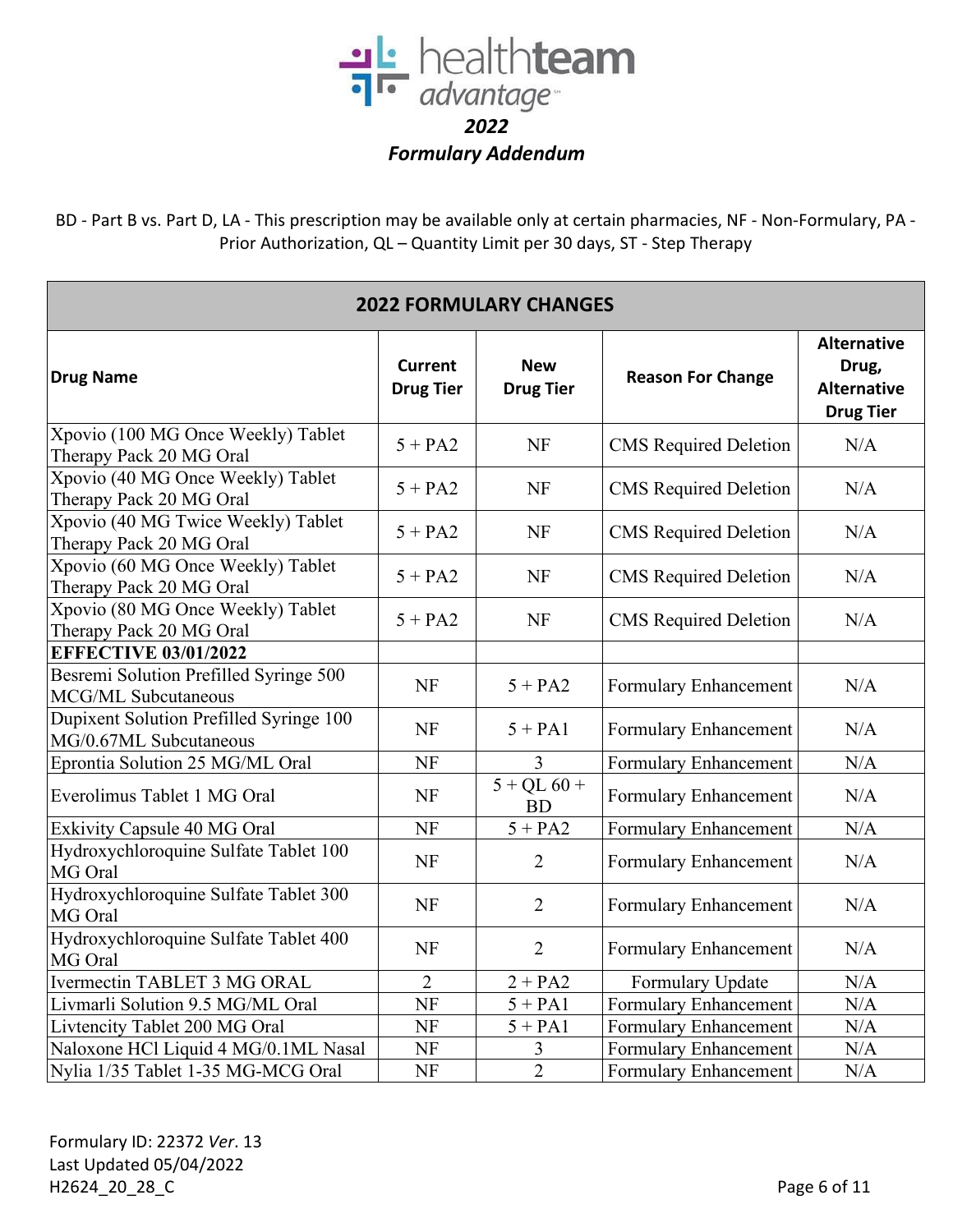

BD - Part B vs. Part D, LA - This prescription may be available only at certain pharmacies, NF - Non-Formulary, PA - Prior Authorization, QL – Quantity Limit per 30 days, ST - Step Therapy

| <b>2022 FORMULARY CHANGES</b>                                            |                                    |                                   |                              |                                                                       |
|--------------------------------------------------------------------------|------------------------------------|-----------------------------------|------------------------------|-----------------------------------------------------------------------|
| <b>Drug Name</b>                                                         | <b>Current</b><br><b>Drug Tier</b> | <b>New</b><br><b>Drug Tier</b>    | <b>Reason For Change</b>     | <b>Alternative</b><br>Drug,<br><b>Alternative</b><br><b>Drug Tier</b> |
| Scemblix Tablet 20 MG Oral                                               | <b>NF</b>                          | $5 + QL 60 +$<br>PA <sub>2</sub>  | Formulary Enhancement        | N/A                                                                   |
| Scemblix Tablet 40 MG Oral                                               | <b>NF</b>                          | $5 + QL$ 300 +<br>PA <sub>2</sub> | Formulary Enhancement        | N/A                                                                   |
| Ticovac Suspension Prefilled Syringe 2.4<br>MCG/0.5ML Intramuscular      | <b>NF</b>                          | 6                                 | Formulary Enhancement        | N/A                                                                   |
| Vancomycin HCl Solution Reconstituted<br>250 MG Intravenous              | 4                                  | NF                                | <b>CMS</b> Required Deletion | N/A                                                                   |
| Zarah Tablet 3-0.03 MG Oral                                              | $\overline{2}$                     | NF                                | CMS Required Deletion        | N/A                                                                   |
| <b>EFFECTIVE 04/01/2022</b>                                              |                                    |                                   |                              |                                                                       |
| Accutane Capsule 10 MG Oral                                              | <b>NF</b>                          | $\overline{4}$                    | Formulary Enhancement        | N/A                                                                   |
| Biktarvy Tablet 30-120-15 MG Oral                                        | <b>NF</b>                          | $5 + QL$ 30                       | Formulary Enhancement        | N/A                                                                   |
| <b>Brimonidine Tartrate-Timolol Solution</b><br>$0.2 - 0.5$ % Ophthalmic | <b>NF</b>                          | 4                                 | Formulary Enhancement        | N/A                                                                   |
| Bylvay (Pellets) Capsule Sprinkle 200<br>MCG Oral                        | <b>NF</b>                          | $5 + PA1$                         | Formulary Enhancement        | N/A                                                                   |
| Bylvay Capsule 1200 MCG Oral                                             | <b>NF</b>                          | $5 + PA1$                         | Formulary Enhancement        | N/A                                                                   |
| Bylvay Capsule 400 MCG Oral                                              | NF                                 | $5 + PA1$                         | Formulary Enhancement        | N/A                                                                   |
| Desogestrel-Ethinyl Estradiol Tablet 0.15-<br>30 MG-MCG Oral             | NF                                 | 2                                 | Formulary Enhancement        | N/A                                                                   |
| Hepatamine Solution 8 % Intravenous                                      | $4 + BD$                           | <b>NF</b>                         | <b>CMS</b> Required Deletion | N/A                                                                   |
| Intron A Solution 10000000 UNIT/ML<br>Injection                          | $5 + BD$                           | NF                                | <b>CMS</b> Required Deletion | N/A                                                                   |
| Intron A Solution 6000000 UNIT/ML<br>Injection                           | $5 + BD$                           | NF                                | <b>CMS</b> Required Deletion | N/A                                                                   |
| Tri-Previfem Tablet 0.18/0.215/0.25 MG-<br>35 MCG Oral                   | $\overline{2}$                     | NF                                | <b>CMS</b> Required Deletion | N/A                                                                   |
| VariZIG Solution 125 UNIT/1.2ML<br>Intramuscular                         | $5 + PA1$                          | NF                                | <b>CMS</b> Required Deletion | N/A                                                                   |
| <b>EFFECTIVE 05/01/2022</b>                                              |                                    |                                   |                              |                                                                       |
| Aminosyn-PF Solution 7 % Intravenous                                     | $4 + BD$                           | NF                                | <b>CMS</b> Required Deletion | N/A                                                                   |

Formulary ID: 22372 *Ver*. 13 Last Updated 05/04/2022 H2624\_20\_28\_C Page 7 of 11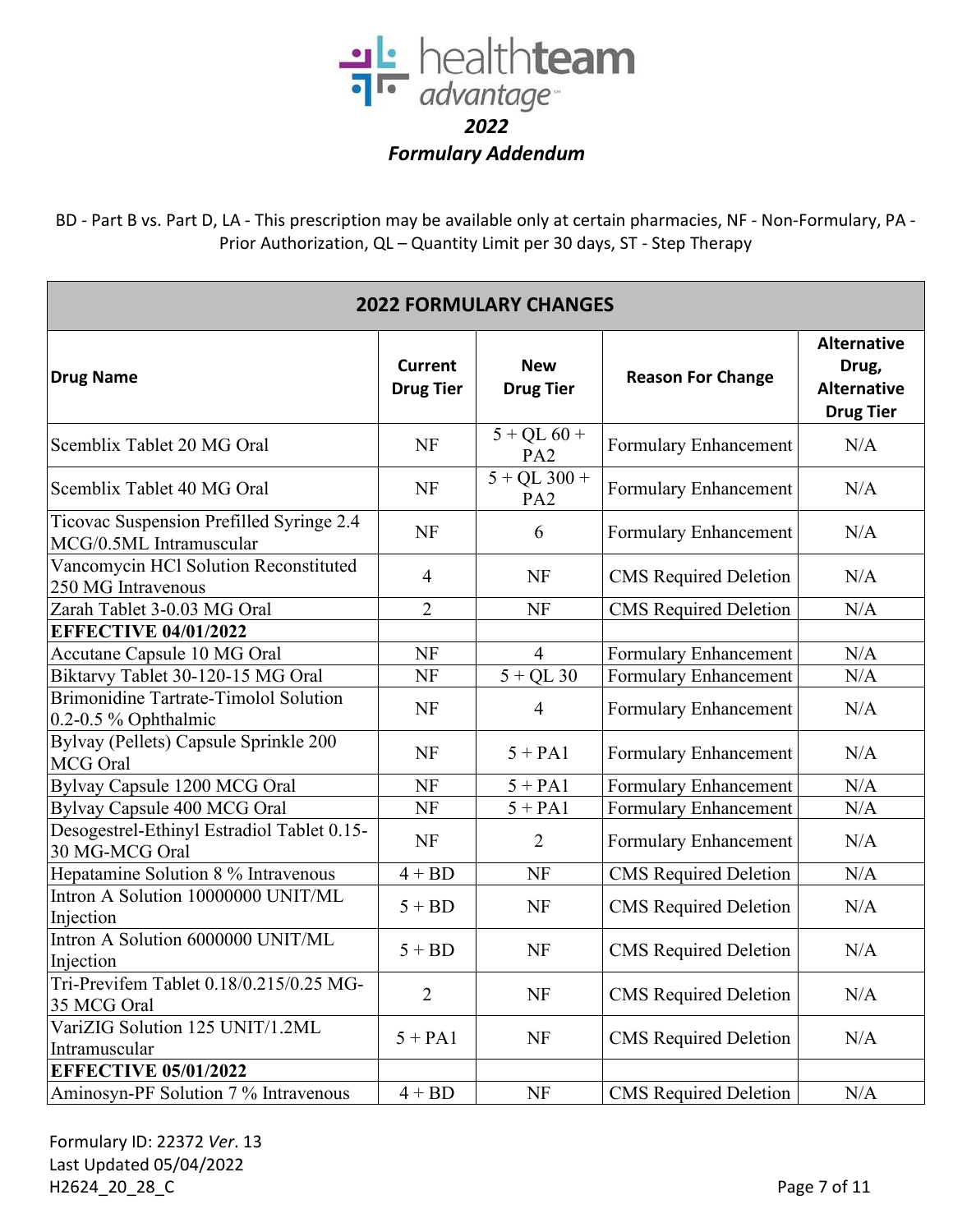

BD - Part B vs. Part D, LA - This prescription may be available only at certain pharmacies, NF - Non-Formulary, PA - Prior Authorization, QL – Quantity Limit per 30 days, ST - Step Therapy

| <b>2022 FORMULARY CHANGES</b>                                    |                                    |                                  |                              |                                                                       |  |
|------------------------------------------------------------------|------------------------------------|----------------------------------|------------------------------|-----------------------------------------------------------------------|--|
| <b>Drug Name</b>                                                 | <b>Current</b><br><b>Drug Tier</b> | <b>New</b><br><b>Drug Tier</b>   | <b>Reason For Change</b>     | <b>Alternative</b><br>Drug,<br><b>Alternative</b><br><b>Drug Tier</b> |  |
| amLODIPine-Valsartan-HCTZ Tablet 10-<br>160-12.5 MG Oral         | 6                                  | NF                               | <b>CMS</b> Required Deletion | N/A                                                                   |  |
| amLODIPine-Valsartan-HCTZ Tablet 10-<br>160-25 MG Oral           | 6                                  | NF                               | <b>CMS</b> Required Deletion | N/A                                                                   |  |
| amLODIPine-Valsartan-HCTZ Tablet 10-<br>320-25 MG Oral           | 6                                  | NF                               | <b>CMS</b> Required Deletion | N/A                                                                   |  |
| amLODIPine-Valsartan-HCTZ Tablet 5-<br>160-12.5 MG Oral          | 6                                  | NF                               | <b>CMS</b> Required Deletion | N/A                                                                   |  |
| amLODIPine-Valsartan-HCTZ Tablet 5-<br>160-25 MG Oral            | 6                                  | NF                               | <b>CMS</b> Required Deletion | N/A                                                                   |  |
| Carglumic Acid Tablet 200 MG Oral                                | <b>NF</b>                          | $5 + PA1$                        | Formulary Enhancement        | N/A                                                                   |  |
| Cefuroxime Sodium Solution<br>Reconstituted 7.5 GM Injection     | $\overline{4}$                     | NF                               | <b>CMS</b> Required Deletion | N/A                                                                   |  |
| Citalopram Hydrobromide Capsule 30 MG<br>Oral                    | <b>NF</b>                          | $\overline{2}$                   | Formulary Enhancement        | N/A                                                                   |  |
| Maraviroc Tablet 150 MG Oral                                     | <b>NF</b>                          | $5 + QL$ 240                     | Formulary Enhancement        | N/A                                                                   |  |
| Maraviroc Tablet 300 MG Oral                                     | <b>NF</b>                          | $5 + QL$ 120                     | Formulary Enhancement        | N/A                                                                   |  |
| Mavyret Packet 50-20 MG Oral                                     | NF                                 | $5 + PA1$                        | Formulary Enhancement        | N/A                                                                   |  |
| Moxeza Solution 0.5 % Ophthalmic                                 | 3                                  | NF                               | <b>CMS</b> Required Deletion | N/A                                                                   |  |
| OxyCODONE HCl ER Tablet ER 12 Hour<br>Abuse-Deterrent 15 MG Oral | $4 + QL 60$                        | NF                               | <b>CMS</b> Required Deletion | N/A                                                                   |  |
| OxyCODONE HCl ER Tablet ER 12 Hour<br>Abuse-Deterrent 30 MG Oral | $4 + QL 60$                        | NF                               | <b>CMS</b> Required Deletion | N/A                                                                   |  |
| OxyCODONE HCl ER Tablet ER 12 Hour<br>Abuse-Deterrent 60 MG Oral | $4 + QL 60$                        | <b>NF</b>                        | <b>CMS</b> Required Deletion | N/A                                                                   |  |
| Rinvoq Tablet Extended Release 24 Hour<br>30 MG Oral             | <b>NF</b>                          | $5 + PA1$                        | Formulary Enhancement        | N/A                                                                   |  |
| Talzenna Capsule 0.5 MG Oral                                     | <b>NF</b>                          | $5 + QL$ 30 +<br>PA <sub>2</sub> | Formulary Enhancement        | N/A                                                                   |  |
| Talzenna Capsule 0.75 MG Oral                                    | <b>NF</b>                          | $5 + QL$ 30 +<br>PA <sub>2</sub> | Formulary Enhancement        | N/A                                                                   |  |

Formulary ID: 22372 *Ver*. 13 Last Updated 05/04/2022 H2624\_20\_28\_C Page 8 of 11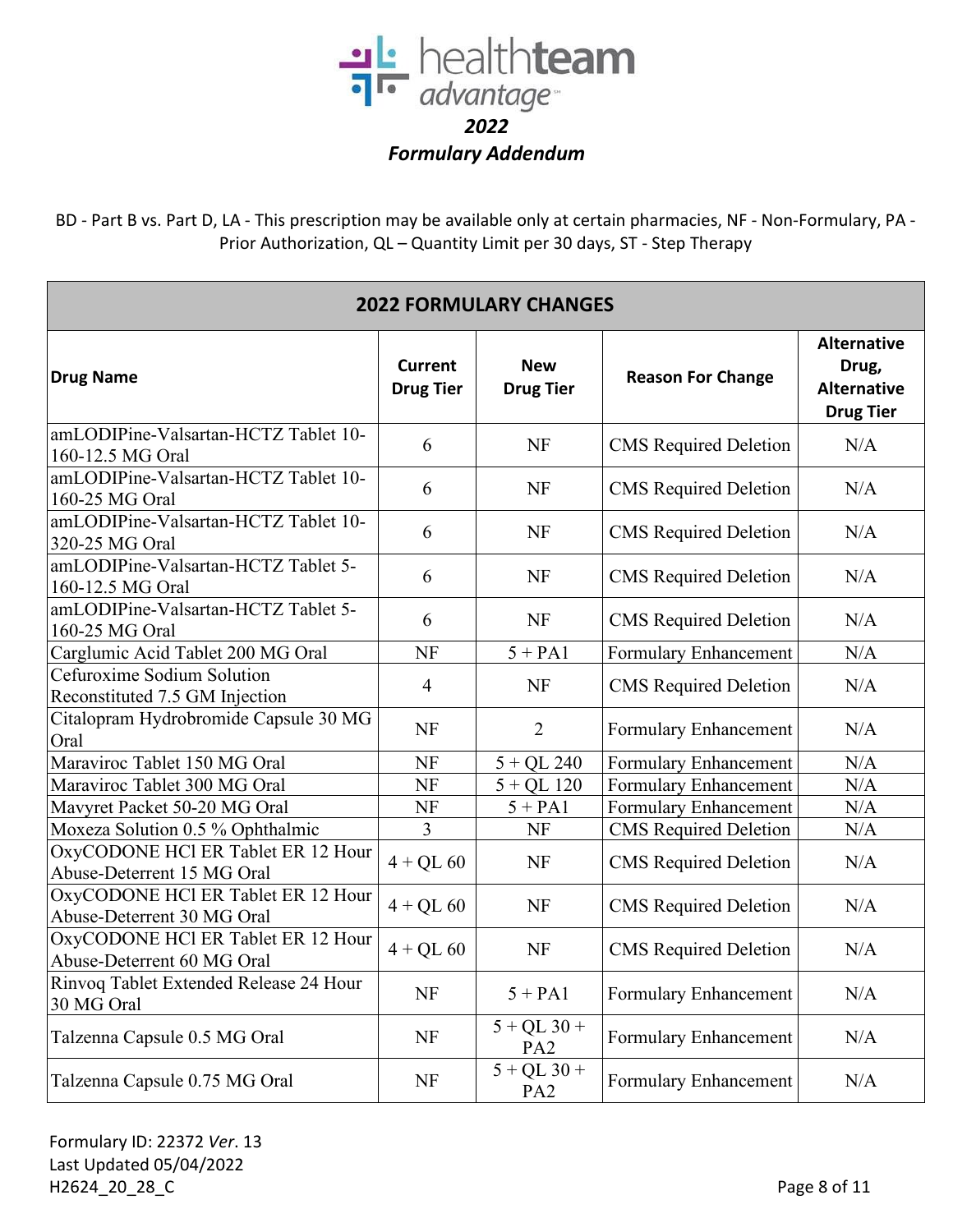

| <b>2022 FORMULARY CHANGES</b>                                     |                                    |                                |                              |                                                                       |
|-------------------------------------------------------------------|------------------------------------|--------------------------------|------------------------------|-----------------------------------------------------------------------|
| <b>Drug Name</b>                                                  | <b>Current</b><br><b>Drug Tier</b> | <b>New</b><br><b>Drug Tier</b> | <b>Reason For Change</b>     | <b>Alternative</b><br>Drug,<br><b>Alternative</b><br><b>Drug Tier</b> |
| Xarelto Suspension Reconstituted 1<br>MG/ML Oral                  | <b>NF</b>                          | $\overline{3}$                 | Formulary Enhancement        | N/A                                                                   |
| <b>EFFECTIVE 06/01/2022</b>                                       |                                    |                                |                              |                                                                       |
| Apomorphine HCl Solution Cartridge 30<br>MG/3ML Subcutaneous      | <b>NF</b>                          | $5 + QL 60$                    | Formulary Enhancement        | N/A                                                                   |
| <b>Aztreonam Solution Reconstituted 2 GM</b><br>Injection         | <b>NF</b>                          | $\overline{4}$                 | Formulary Enhancement        | N/A                                                                   |
| <b>Betaine Powder Oral</b>                                        | NF                                 | 5                              | Formulary Enhancement        | N/A                                                                   |
| Farydak Capsule 10 MG Oral                                        | $5 + PA2$                          | NF                             | <b>CMS</b> Required Deletion | N/A                                                                   |
| Farydak Capsule 15 MG Oral                                        | $5 + PA2$                          | NF                             | <b>CMS</b> Required Deletion | N/A                                                                   |
| Farydak Capsule 20 MG Oral                                        | $5 + PA2$                          | <b>NF</b>                      | <b>CMS</b> Required Deletion | N/A                                                                   |
| Fluoroplex Cream 1 % External                                     | 4                                  | NF                             | <b>CMS</b> Required Deletion | N/A                                                                   |
| GaviLyte-N with Flavor Pack SOLUTION<br>RECONSTITUTED 420 GM ORAL | $\mathbf{1}$                       | <b>NF</b>                      | <b>CMS</b> Required Deletion | N/A                                                                   |
| Invirase Tablet 500 MG Oral                                       | $5 + QL$ 120                       | NF                             | <b>CMS</b> Required Deletion | N/A                                                                   |
| Kinrix Suspension Intramuscular                                   | 6                                  | <b>NF</b>                      | <b>CMS</b> Required Deletion | N/A                                                                   |
| Lacosamide Tablet 100 MG Oral                                     | <b>NF</b>                          | $\overline{4}$                 | Formulary Enhancement        | N/A                                                                   |
| Lacosamide Tablet 150 MG Oral                                     | NF                                 | $\overline{4}$                 | Formulary Enhancement        | N/A                                                                   |
| Lacosamide Tablet 200 MG Oral                                     | <b>NF</b>                          | $\overline{4}$                 | Formulary Enhancement        | N/A                                                                   |
| Lacosamide Tablet 50 MG Oral                                      | NF                                 | $\overline{4}$                 | Formulary Enhancement        | N/A                                                                   |
| Lenalidomide Capsule 10 MG Oral                                   | <b>NF</b>                          | $5 + PA2$                      | Formulary Enhancement        | N/A                                                                   |
| Lenalidomide Capsule 15 MG Oral                                   | <b>NF</b>                          | $5 + PA2$                      | Formulary Enhancement        | N/A                                                                   |
| Lenalidomide Capsule 25 MG Oral                                   | <b>NF</b>                          | $5 + PA2$                      | Formulary Enhancement        | N/A                                                                   |
| Lenalidomide Capsule 5 MG Oral                                    | NF                                 | $5 + PA2$                      | Formulary Enhancement        | N/A                                                                   |
| Phexxi Gel 1.8-1-0.4 % Vaginal                                    | <b>NF</b>                          | $\overline{4}$                 | Formulary Enhancement        | N/A                                                                   |
| Pyrukynd Tablet 20 MG Oral                                        | NF                                 | $5 + PA1$                      | Formulary Enhancement        | N/A                                                                   |
| Pyrukynd Tablet 5 MG Oral                                         | <b>NF</b>                          | $5 + PA1$                      | Formulary Enhancement        | N/A                                                                   |
| Pyrukynd Tablet 50 MG Oral                                        | NF                                 | $5 + PA1$                      | Formulary Enhancement        | $\rm N/A$                                                             |
| Pyrukynd Taper Pack Tablet Therapy Pack<br>5 MG Oral              | <b>NF</b>                          | $5 + PA1$                      | Formulary Enhancement        | N/A                                                                   |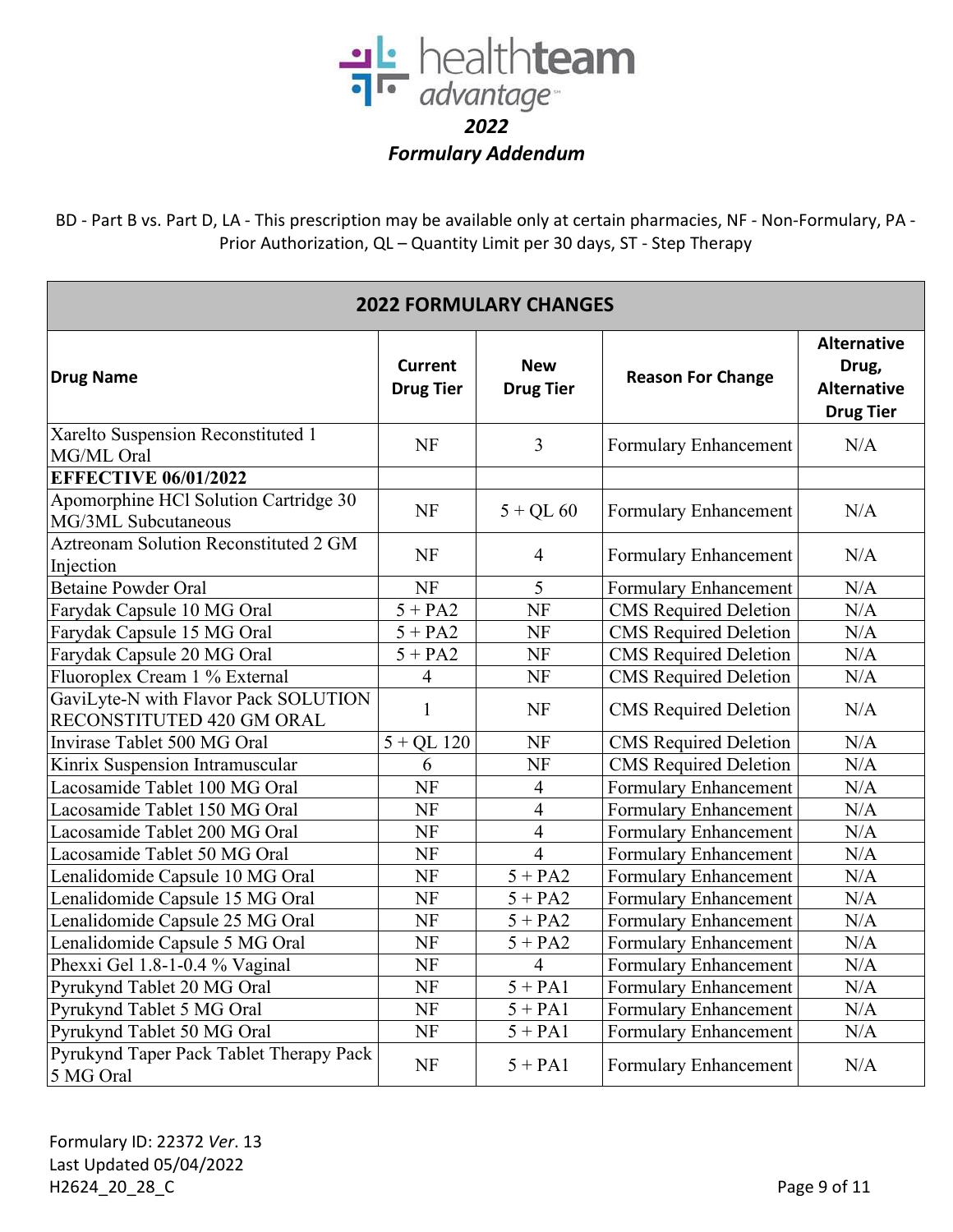

BD - Part B vs. Part D, LA - This prescription may be available only at certain pharmacies, NF - Non-Formulary, PA - Prior Authorization, QL – Quantity Limit per 30 days, ST - Step Therapy

| <b>2022 FORMULARY CHANGES</b>                                         |                             |                                |                              |                                                                       |  |
|-----------------------------------------------------------------------|-----------------------------|--------------------------------|------------------------------|-----------------------------------------------------------------------|--|
| Drug Name                                                             | Current<br><b>Drug Tier</b> | <b>New</b><br><b>Drug Tier</b> | <b>Reason For Change</b>     | <b>Alternative</b><br>Drug,<br><b>Alternative</b><br><b>Drug Tier</b> |  |
| Pyrukynd Taper Pack Tablet Therapy Pack<br>7 x 20 MG & 7 x 5 MG Oral  | <b>NF</b>                   | $5 + PA1$                      | <b>Formulary Enhancement</b> | N/A                                                                   |  |
| Pyrukynd Taper Pack Tablet Therapy Pack<br>7 x 50 MG & 7 x 20 MG Oral | <b>NF</b>                   | $5 + PA1$                      | Formulary Enhancement        | N/A                                                                   |  |
| Quadracel Suspension Intramuscular (58<br>UNT/ML)                     | <b>NF</b>                   | 6                              | Formulary Enhancement        | N/A                                                                   |  |
| Tekturna HCT Tablet 150-12.5 MG Oral                                  | 6                           | NF                             | <b>CMS</b> Required Deletion | N/A                                                                   |  |
| Tekturna HCT Tablet 150-25 MG Oral                                    | 6                           | NF                             | <b>CMS</b> Required Deletion | N/A                                                                   |  |
| Temixys Tablet 300-300 MG Oral                                        | $5 + OL$ 30                 | NF                             | <b>CMS</b> Required Deletion | N/A                                                                   |  |

HealthTeam Advantage Diabetes and Heart Care Plan will continue to cover the drugs in question for enrollees taking the drug at the time of change for the remainder of the plan year as long as the drug continues to be medically necessary and prescribed by the member's physician and was not removed for safety reasons.

If we remove drugs from our formulary, or add prior authorization, quantity limits and/or step therapy restrictions on a drug or move a drug to a higher cost-sharing tier, you may ask HealthTeam Advantage to make an exception to our coverage rules. To request a formulary, tiering or utilization restriction exception, please contact HealthTeam Advantage Diabetes and Heart Care Plan Healthcare Concierge, at 888-965-1965 or, for TTY users, 711, October 1-March 31, seven (7) days a week, 8 a.m. to 8 p.m. ET, or April 1-September 30, Monday through Friday, 8 a.m. to 8 p.m. ET.

This information is available for free in other languages. Please contact our HealthTeam Advantage Diabetes and Heart Care Plan Healthcare Concierge at 888-965-1965 for additional information.

Esta información está disponible de forma gratuita en otros idiomas. Por favor de contactar nuestro número de servicio al cliente al 888-965-1965 para obtener información adicional.

Beneficiaries must use network pharmacies to access their prescription drug benefit. Benefits, premium, and/or copayments/coinsurance may change on January 1 of each year. This information is not a complete description of benefits. Contact the plan for more information. Limitations, copayments, and restrictions may apply.